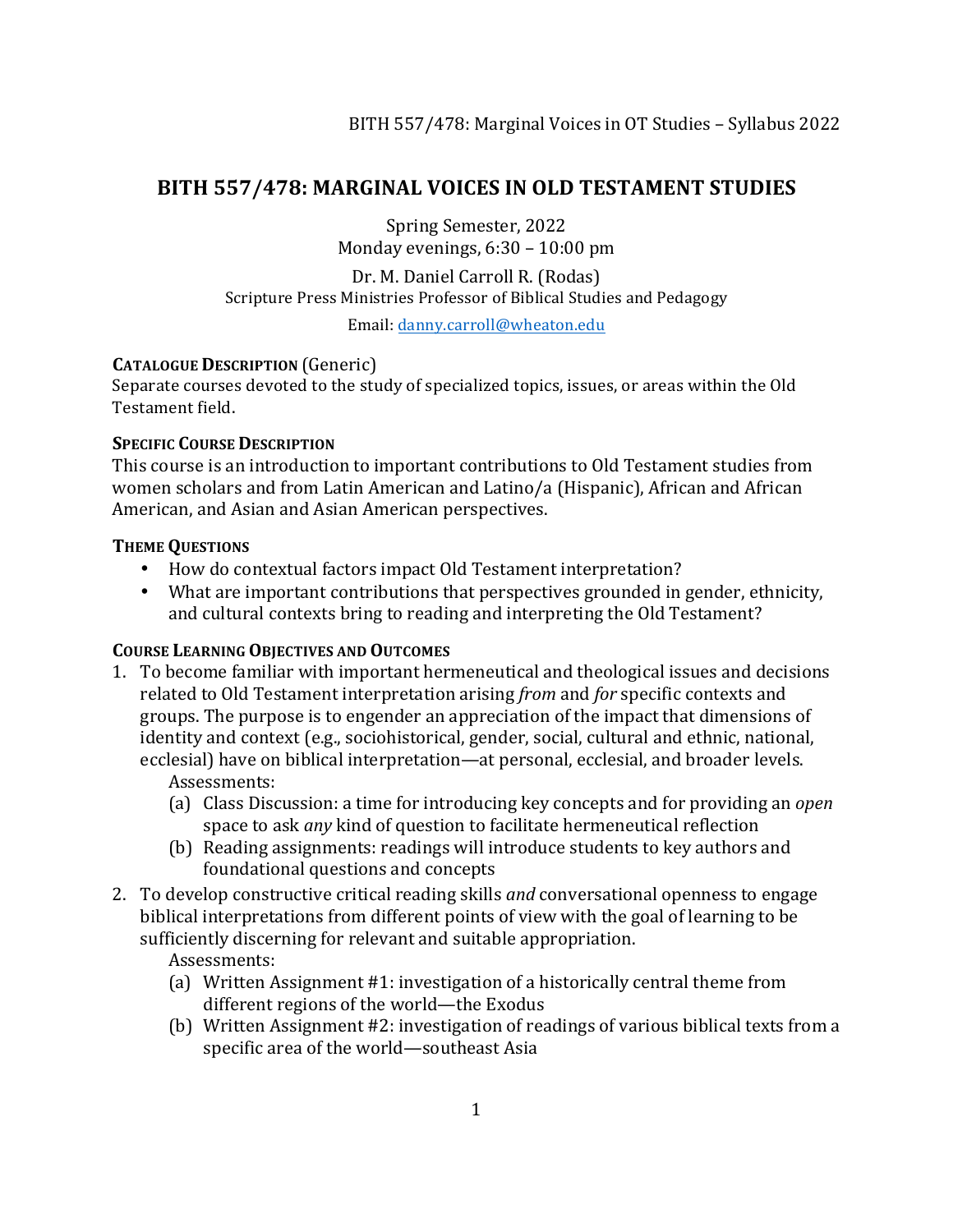3. To recognize the fundamental importance of articulating a set of commitments (theological and contextual) and a hermeneutical framework for reading and appropriating the biblical text.

Assessments:

- (a) Journal: a medium for ongoing hermeneutical reflection and development throughout the course
- (b) Term paper: summative exercise to gauge student analytical skills and level of constructive hermeneutical acumen

### **COURSE TEXTS**

- 1. Required
	- Ekblad, Bob. *Reading the Bible with the Damned*. Louisville: Westminster John Knox, 2005.
	- Patte, Daniel, ed. *Global Bible Commentary*. Nashville: Abingdon, 2004.
	- Sugirtharajah, R. S., ed. *Voices from the Margin: Interpreting the Bible in the Third World.* 25th Anniversary ed. Maryknoll, NY: Orbis, 2016.
- 2. Recommended
	- Gorman, Michael. *Scripture and Its Interpretation: A Global, Ecumenical Introduction to* the Bible. Grand Rapids: Baker Academic, 2017.
	- Keener, Craig S. *Spirit Hermeneutics: Reading Scripture in Light of Pentecost.* Grand Rapids: Eerdmans, 2017.
	- Klein, William W., Craig L. Blomberg, and Robert L. Hubbard, Jr. *Introduction to Biblical Interpretation.* 3rd ed. Grand Rapids: Zondervan, 2017.

The works edited by Patte and Sugirtharjah concentrate on perspectives from outside the United States and privilege postcolonial approaches. The readings from Latino/a, African American, Asian American, and women perspectives will be drawn from the volume edited by Gorman and materials posted on Schoology (see p. 7).

### **COURSE REQUIREMENTS AND ASSESSMENTS**

1. **Participation**. This course offers an opportunity to explore different and potentially challenging approaches to the study of the Old Testament. For that reason, it involves primarily reading and discussion (and, hopefully, some good arguments!). It will be important to be generous listeners and to see ourselves as pilgrims on a journey toward greater understanding and wisdom in our appropriation of the Scriptures.

Class sessions will be crucial for surfacing and attempting to work through potentially complex and disputed theological, hermeneutical, and contextual issues. In addition to discussing the reading, there will be class guests. Accordingly, it will be important to be present at *all* the class sessions and for everyone to speak up and interact with one another. Attendance and participation account for 10% of the final course grade.

### **2.** *Reading*

2.1. For those days indicated in the calendar students will read the weekly assigned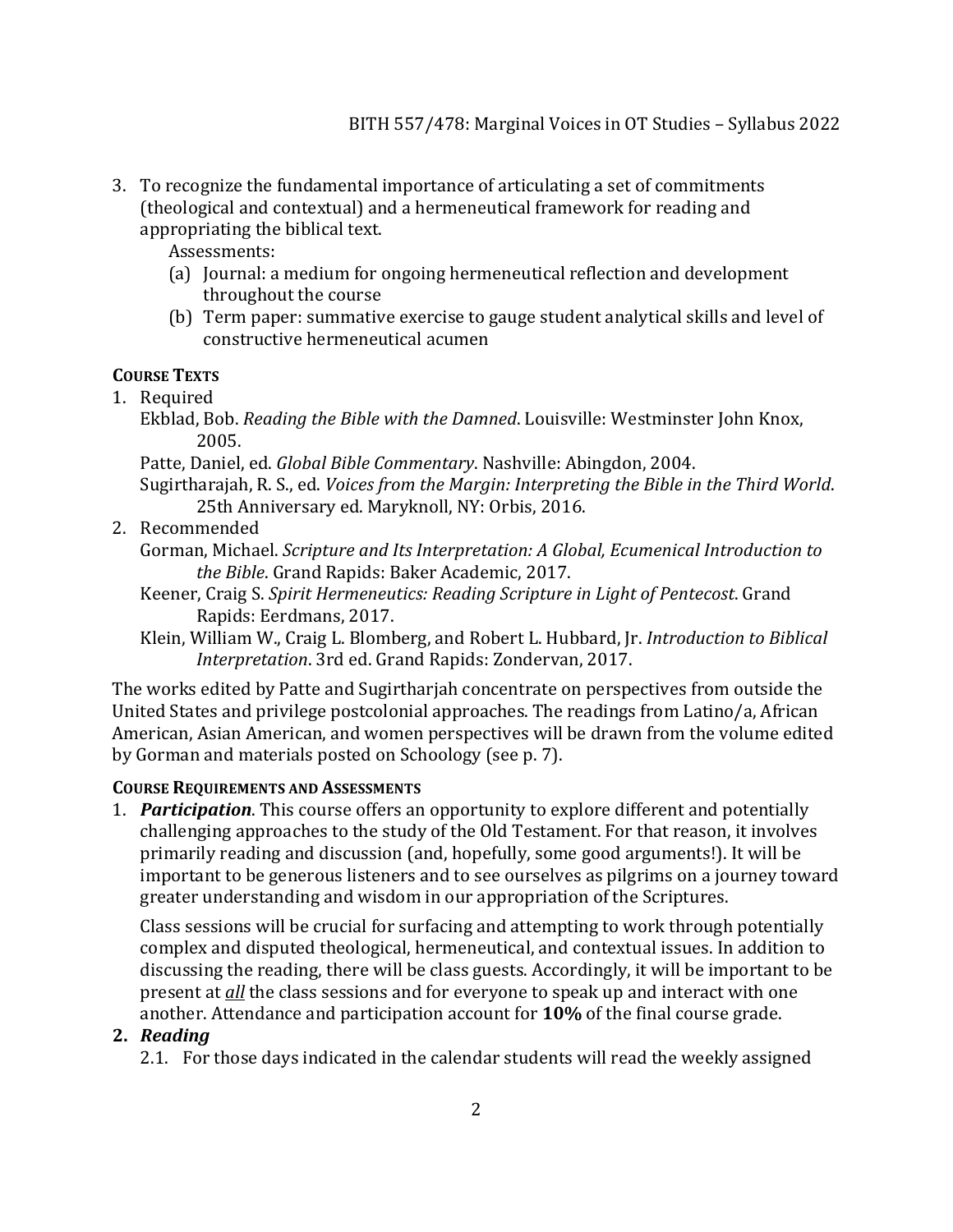reading (masters level students have additional reading each week). Readings beyond what is assigned in the course textbooks will be posted on Schoology (there will be a folder on Schoology for each week's reading). These often will not be posted until the week beforehand. This will allow for greater flexibility and responsiveness to the class and current societal discussions. It is possible that one week the reading will be substituted by a group threaded discussion.

- 2.2. Complete the reading *for the dates assigned* in the course schedule. **Two points** will be deducted from the final grade for each assignment for which 75% or less is completed on time; *one* point, if 76-99% is completed on time. The Reading Report (posted) will be handed in by the student at the end of the semester. The reading is worth 25% of the final grade.
- 2.3. Some of the readings are paired intentionally to compare and contrast why and how the Old Testament is read in different ways by related groups: Latin America with U.S. Latino/Latina, African with African American, Southeast Asian with Asian American interpretations.
- **3.** Each student will keep a *journal* to record impressions, questions, and doubts that surface in the reading **and** class discussions. This journal will not be seen by anyone but the professor. The hope is that students will be as open as possible about their hermeneutical journey through the course (including, for instance, ongoing questions and doubts, new ideas, formative class discussions or readings). There must be a substantive entry for each week of the semester, except for when a written assignment is due. This journal is **not** the same as notes on class discussions. This journal is to be turned in at the beginning of class period #15 (May 2nd) and will be worth 10% of the final grade.
- **4.** Written Assignments. There will be short written assignments (two for masters-level students, one for undergraduates), which will orient the discussion for the assigned date. Each assignment should be four-five pages long and typed written (one-inch margins, size 12 font, double spaced). *Three* points will be taken off the grade for each weekday that a paper is late. Up to *ten* points will be deducted for poor or improper style, format, and spelling. Students needing help with an assignment, particularly those for whom English is not their native language, are encouraged to contact the writing center: http://www.wheaton.edu/Academics/Services/Writing-Center.
	- 4.1. The first assignment is *only* for *masters-level students*. This paper will be an interactive summary, both *critical* and *constructive* (in terms of the Bible, theology, ideology, etc.) of the hermeneutical positions taken by four of the six authors in Sugirtharajah, *Voices from the Margin*, 25<sup>th</sup> Anniversary edition, Part Three ("Many Readings: Exodus"). The four authors will be of the student's choosing. The grade will reflect the quality of the interaction with the reading. It is understood that students enter the class with different levels of biblical training and expertise, and this will factor into the grading of this assignment and the next. This assignment is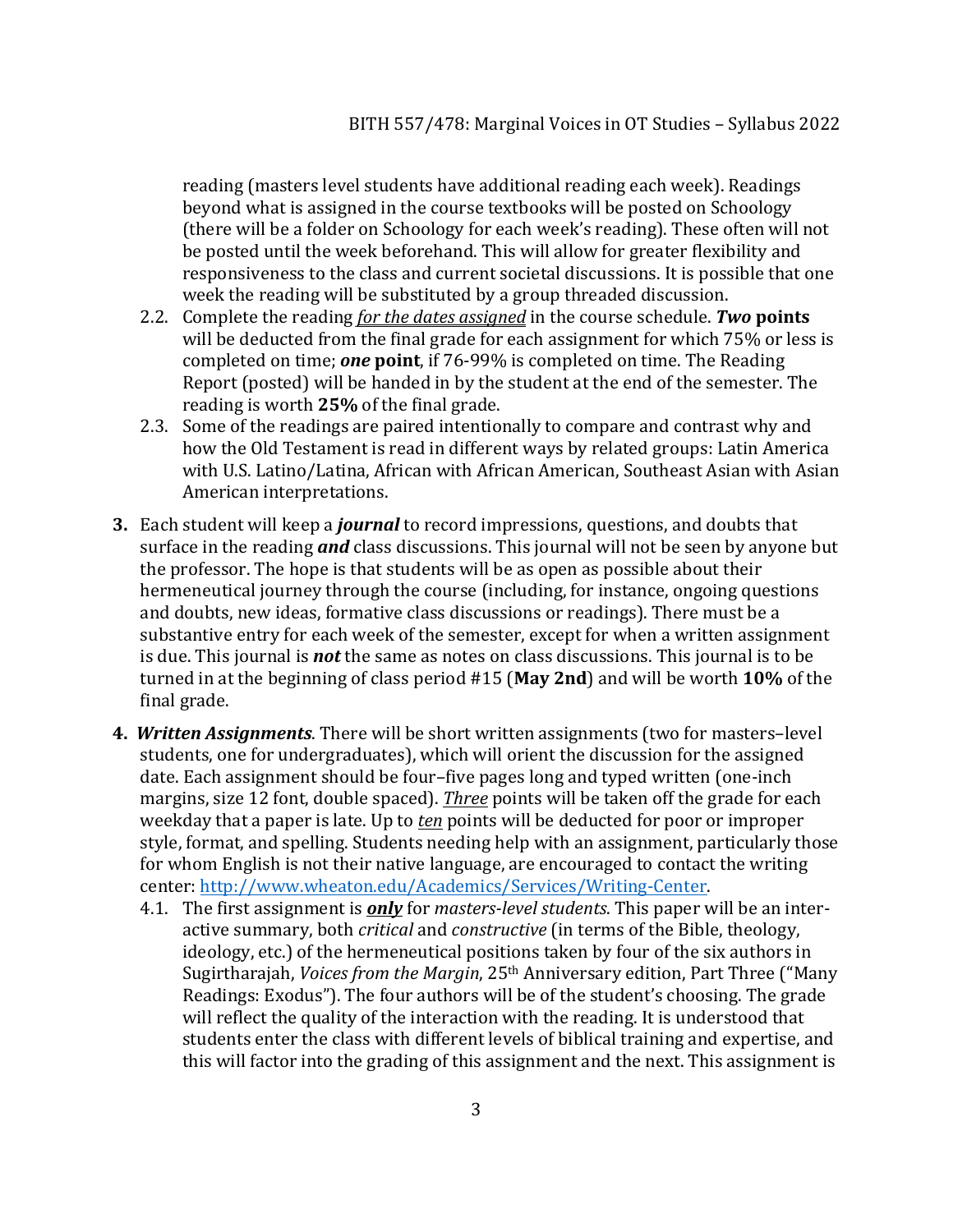due at the beginning of class period #4 (Feb. 7th). This assignment is worth **10%** of the final grade for masters-level students. For that day, the undergraduate students also will read four of these chapters, but do not have to turn in a paper.

4.2. The second assignment is for **all** students. This paper will be an interactive summary, both *critical* and *constructive*, of the hermeneutical and biblical positions taken by the authors in Sugirtharajah, *Voices from the Margin*, Anniversary edition, Parts Four and Five, chapters 23, 28, 32, 33. The grade will reflect the quality of the interaction with the reading. This is due at the beginning of class period #9 (March 21st). This assignment is worth 10% of the final grade for masters-level students, 15% for undergraduate students.

#### **5.** *Term Paper*

- 5.1. Book review of Ekblad, *Reading the Bible with the Damned*. This book review should include a solid summary of the book's argument (including several examples of that argument) and a *critical* and *constructive* engagement with that argument and the book's use of the Bible. The interaction should be based on the hermeneutical perspectives learned in the course, suggested lessons for the North American evangelical church, and comments on how the book has impacted you.
- 5.2. This term paper/book review is to be 12–15 pages long, typed written, doublespaced. The text and footnotes should follow the format presented in Turabian, *A Manual for Writers of Term papers, Theses, and Dissertations* (8th ed. Chicago: University of Chicago Press, 2013) or accepted social science/APA style. Please provide a cover page. Up to *ten* points will be deducted for style, format, and spelling.
- 5.3. The paper is due at the beginning of class period #14 (April 25th). *Three* points will be taken off the grade of the term paper for each weekday that it is late. The term paper is worth 35% of the final grade of masters-level students, 40% for under-graduate students.
- **6.** There is **no final exam**. There will be class (#15) on **May 2** to make up for the Martin Luther King, Jr. national holiday.

| Grading: |  |
|----------|--|
|----------|--|

|                       | <b>BITH 449</b> | <b>BITH 639</b> |
|-----------------------|-----------------|-----------------|
| Participation         | 10%             | 10%             |
| Reading               | 25%             | 25%             |
| Journal               | 10%             | 10%             |
| Written Assignment #1 | N/A             | 10%             |
| Written Assignment #2 | 15%             | 10%             |
| Term Paper            | 40%             | 35%             |
|                       | 100%            | 100%            |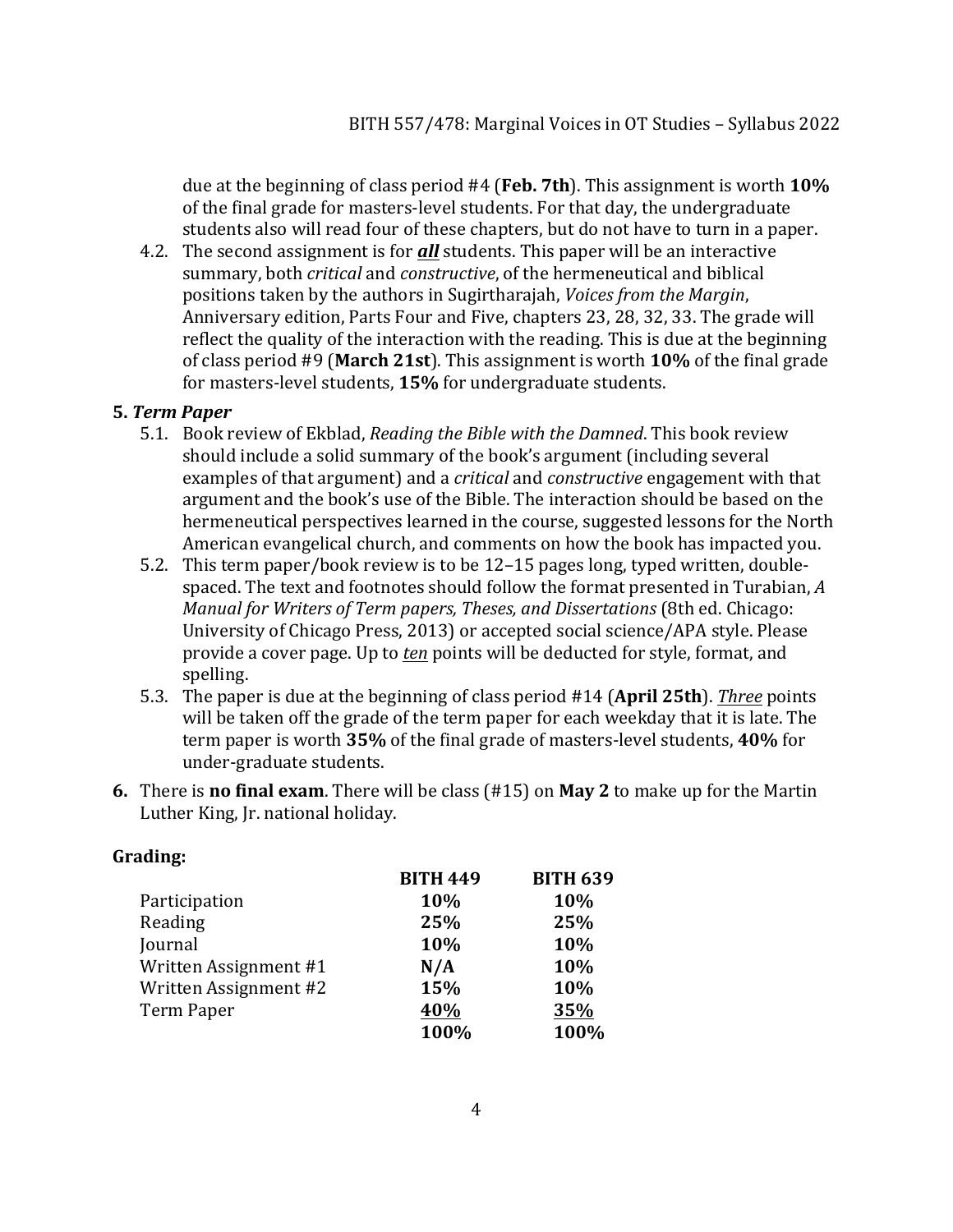#### **Grading Scale:**

|    | 77-79 | C+       | 60-62    | I)- |
|----|-------|----------|----------|-----|
| А- | 73-76 |          | $0 - 59$ |     |
| B+ | 70-72 | $\Gamma$ |          |     |
| В  | 67-69 | $1+$     |          |     |
| в- | 63-66 |          |          |     |
|    |       |          |          |     |

#### **Other Pertinent Academic Matters**

#### **Academic Honesty Policy**

From http://www.wheaton.edu/~/media/Files/Student-Life/student-handbook.pdf:

The Graduate School Academic Honesty Policy and attendant protocols reflect the expectation that by this stage of their academic life graduate students should demonstrate a mature understanding of and commitment to academic integrity. In addition, the protocols for disciplinary sanctions and appeal options have been adapted for adjudication by graduate school personnel and offices.

From http://www.wheaton.edu/Academics/Departments/Polsci/Current-Students/Plagiarism-Policy:

By affirmation of the Wheaton College Community Covenant, all students, faculty, and staff are expected to understand and subscribe to the ideal of academic integrity and to take personal responsibility and accountability for their work.

Academic dishonesty is a serious offense against an academic community and against the standards of excellence, integrity, and behavior expected of its members. Academic dishonesty degrades the educational and research mission of the College. Truth and honesty are to be followed in all academic endeavors, including the taking of examinations and in the preparation of class reports and papers.

Areas of concern related to academic integrity include plagiarism, cheating, fabrication of information or data, unauthorized collaboration, lying, defrauding, misrepresentation, or deception related to assigned or voluntary academic work. The definition of academic dishonesty, the method for reporting violations, and the procedures of the disciplinary process are stated in the "Policy on Academic Honesty" in the Student Handbook, available in the Student Development Office.

A fuller treatment with definitions, processes, and outcomes is available at http://intra.wheaton.edu/studentresources/studenthandbook/student\_handbook.pdf, pages 5-7.

#### **Inclusive Language**

For academic discourse, spoken and written, the faculty expects students to use gender inclusive language for human beings. The Wheaton College Gender Equity Vision Statement can be found at: https://www.wheaton.edu/life-at-wheaton/kingdom-diversity/gender-equity-vision-statement/.

#### **Wheaton Disability Policy**

Wheaton College is committed to providing reasonable accommodations for students with disabilities. Any student with a documented disability needing academic adjustments is requested to contact the Academic and Disability Services Office as early in the semester as possible. Please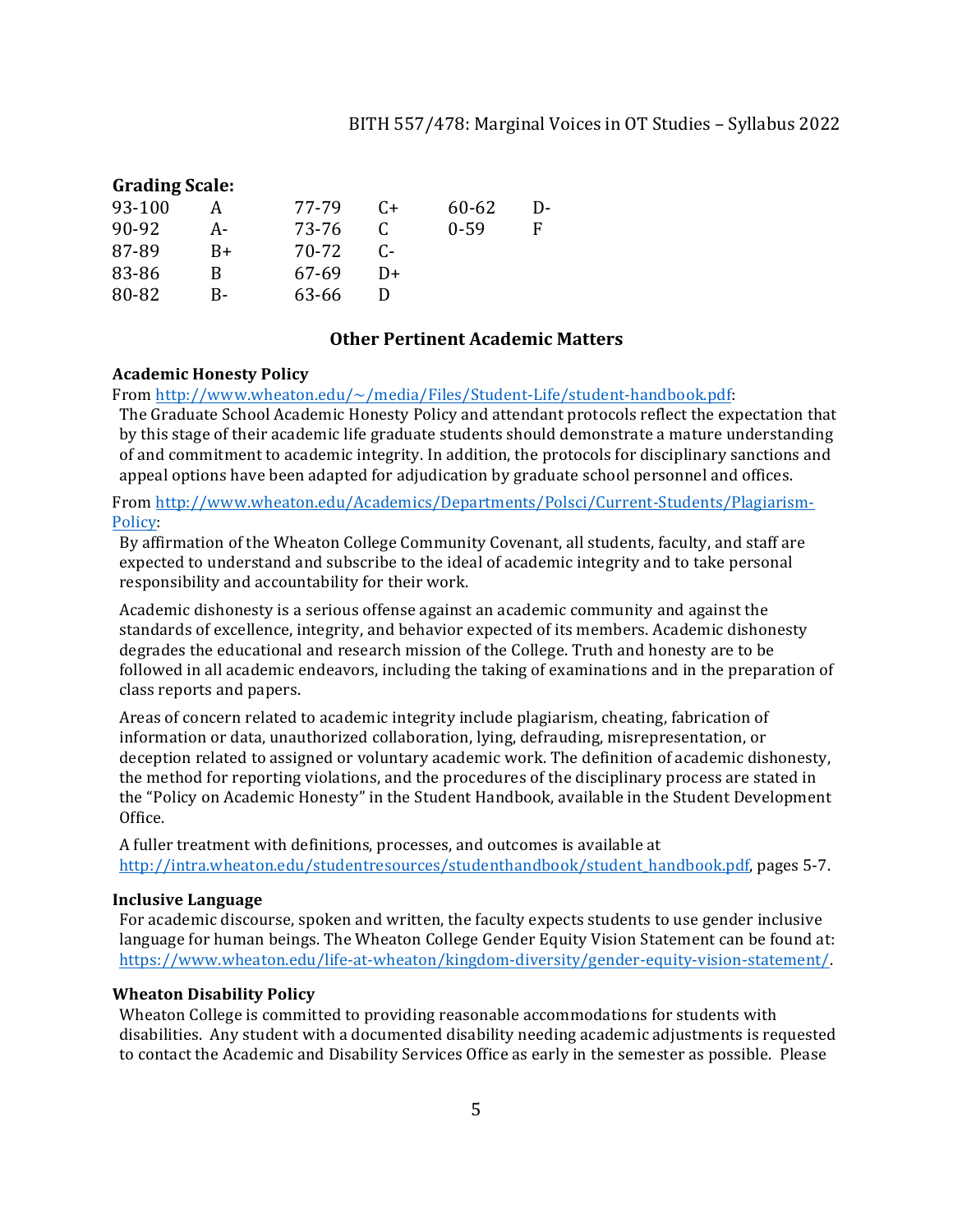call 630.752.5941 or send an e-mail to jennifer.nicodem@wheaton.edu for further information.

#### **Late Policy**

Assignments are due at the beginning of class on the date specified in the Course Schedule. For every weekday that the paper is late, three points will be deducted from the assignment grade. Only special circumstances will be considered for any change in this policy, and the student should consult with the professor about the possibility of waiving part or all of the penalty. Students are encouraged to make backups of their work in case of potential problems with their computer, as some sort of computer malfunction does not qualify for special consideration. If the assignment is not completed on time, the student will not be able to attend the portion of the class session dedicated to that assignment.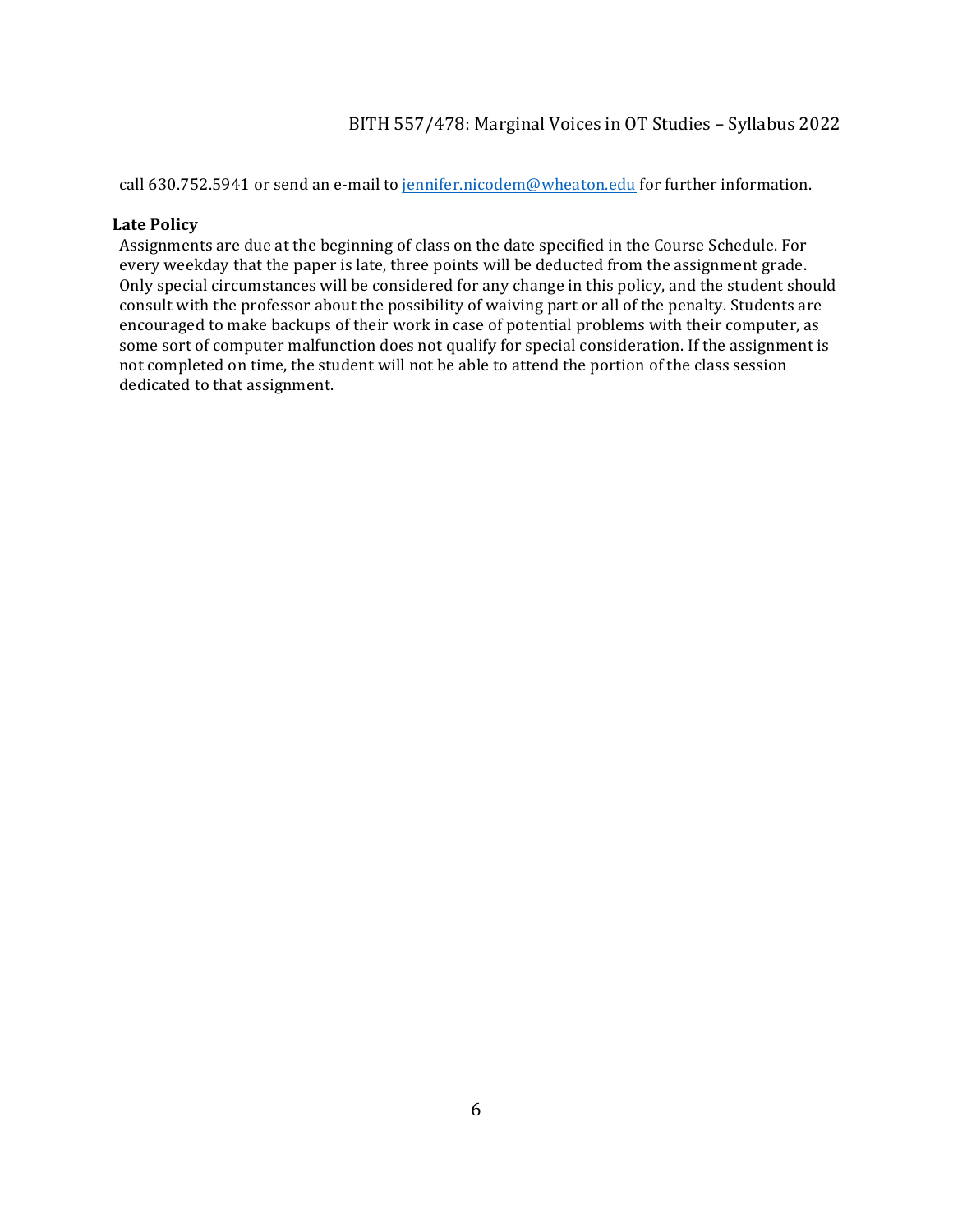# **Readings for "Marginal Voices in Old Testament Studies"**

M. Daniel Carroll R.

## **Germany & Nazism**

Undergraduates:

- Luther (1543): "Luther on Jews and Their Lies" (excerpts)
- "Was Luther Anti-Semitic," *Christian History* 39 (1993)
- The Barmen Declaration (1934)
- "German Churches Reckon with Antisemitic History," *Christianity Today*, November 2020

Additional readings for graduate students:

- The Third Reich and the Christian Churches, ed. Peter Matheson (Edinburgh: T&T) Clark, 1981),  $38-41$  (key documents)
- *Preaching in Hitler's Shadow: Sermons of Resistance in the Third Reich, ed. Gene D.* Stroud (Grand Rapids: Eerdmans, 2013), 180-86.

# Latin America #1

Undergraduates and graduate students:

- Readings from Patte, *Global Bible Commentary* Old Testament books written by Latin American authors
- M. Daniel Carroll R., "Liberation Theology Latin America," in The Oxford Illustrated *History of the Bible, ed. J. Rogerson (Oxford: Oxford University Press, 2001), 316-29,* 378–79.

Additional readings for graduate students:

• "Biblical Scholarship for the People? Considering *lo popular* in Central American Biblical Studies." *SBL Forum*, Summer, 2004. http://www.sblsite.org/Article.aspx?ArticleId=289

# **Latin America #2**

Undergraduates and graduate students:

• Readings from Patte, *Global Bible Commentary* — Old Testament books written by Latin American authors

Additional readings for graduate students:

• "Biblical Scholarship for the People? Considering lo popular in Central American Biblical Studies." *SBL Forum*, Summer, 2004. http://www.sblsite.org/Article.aspx?ArticleId=289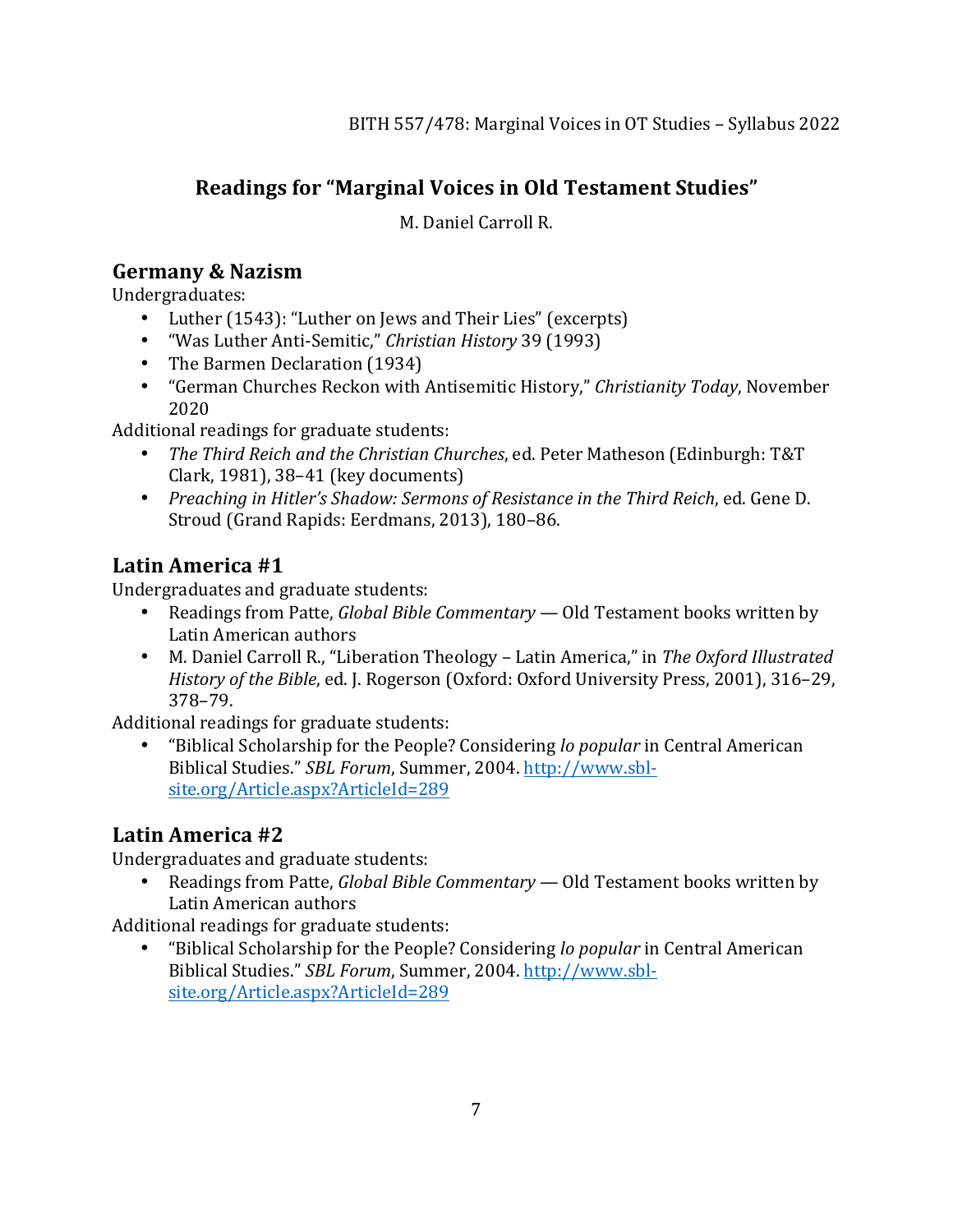## **US Latino/a #1**

Undergraduates:

- Justo González, *Santa Biblia: The Bible Through Hispanic Eyes* (Nashville: Abingdon, 1996), chs. 3 & 5 (77-90 & 103-13).
- M. Daniel Carroll R., "Latino/Latina Biblical Interpretation." In *Scripture and its Interpretation: An Ecumenical, Global Introduction to the Bible, ed. M. Gorman (Grand* Rapids: Baker Academic, 2017), 311-23.
- "Processing the Processes of Migration: Insights from Book of Daniel." *Apuntes*, 41, no. 1 (2021). https://scholar.smu.edu/apuntes/vol41/iss1/6/
- Christian Paz, "Another Problem for *Latinx*: Not many Latinos in the US use the term. Even fewer elected officials do," The Atlantic (November, 2021) https://www.theatlantic.com/politics/archive/2021/11/latinx-future-progressivecongress-latino/620764/

Additional readings for graduate students:

Fernando F. Segovia, "Introduction: Approaching Latino/a Biblical Criticism: A Trajectory of Visions and Missions," in *Latino/a Biblical Hermeneutics: Problematics, Objectives, Strategies, ed. Francisco Lozada Jr. and Fernando F. Segovia, SBLSS* (Atlanta: SBL Press, 2014), 1-39.

## **US Latino/a #2**

Undergraduates:

- Gregory Lee Cuellar, *Voices of Marginality: Exile and Return in Second Isaiah 40-55* and the Mexican Immigrant Experience. American University Studies VII/271 (New York: Peter Lang, 2008), ch. 3 (64-104).
- Loida Martell-Otero, Zaida Maldonado Péreez, and Elizabeth Conde-Frazer, *Latina Evangélicas: A Theological Survey from the Margins* (Eugene, OR: Cascade, 2013), chs.  $1 & 5 (1-13 & 73-89)$ .
- Lisa Isherwood, "An Interview with Ada María Isasi-Díaz," *Feminist Theology* 20, no. 1 (2011): 8–17.

Additional readings for graduate students:

- Jean Pierre Ruiz, "The Bible and Latino/a Theology," in *The Wiley Blackwell Companion to Latino/a Theology*, ed. Orlando O. Espín (Chichester: Wiley, 2015), 111–27.
- Leticia Guardiola-Saenz, "Mujerista Criticism," in The Oxford Encyclopedia of the *Bible and Gender Studies*, ed. Julia M. O'Brien (New York: Oxford University Press, 2014).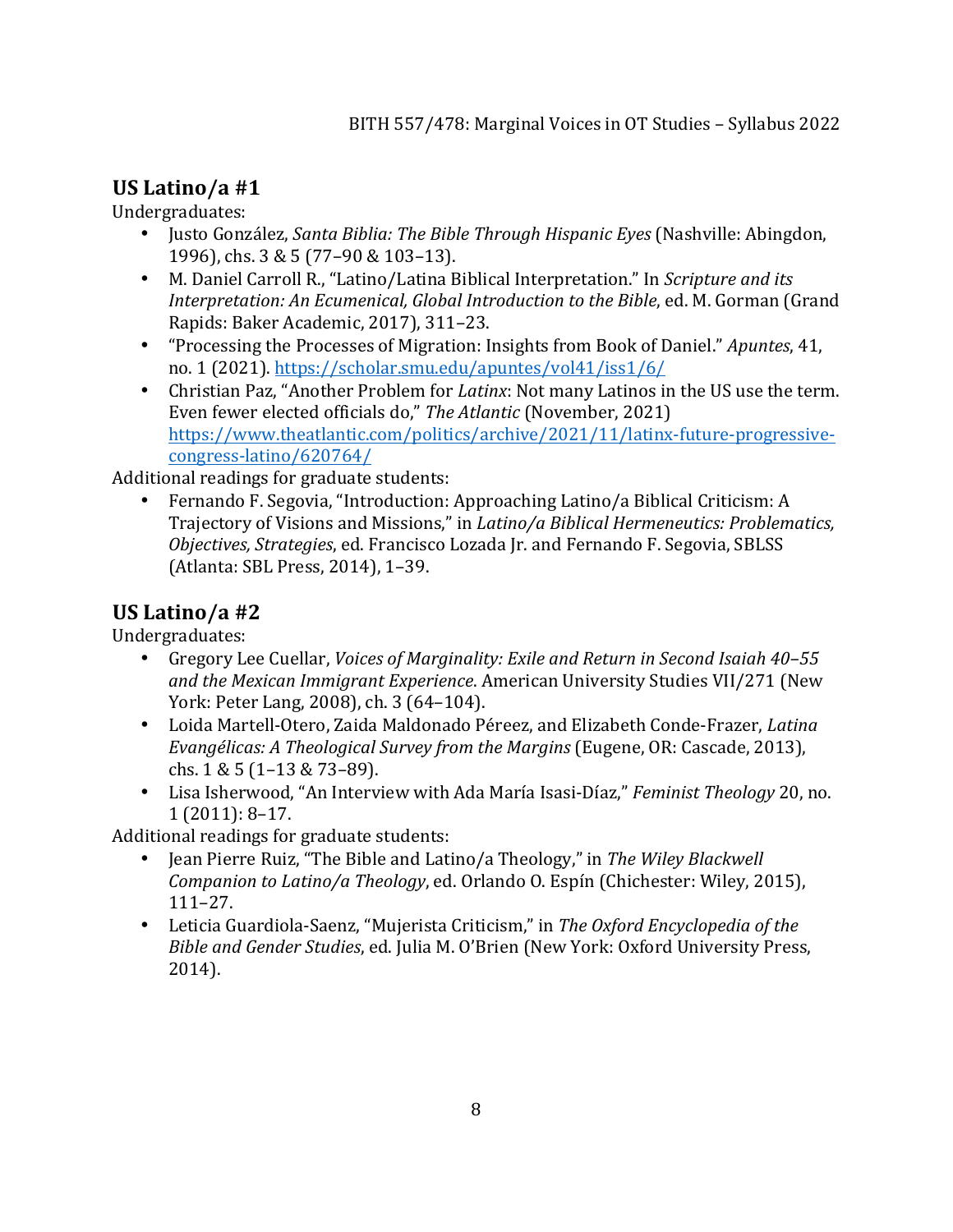## **Africa #1**

Undergraduates:

- Bungishabaku Katho, "African Biblical Interpretation." In *Scripture and its Interpretation: An Ecumenical, Global Introduction to the Bible, ed. M. Gorman (Grand* Rapids: Baker Academic, 2017), 284-97.
- Philip Jenkins, *The New Faces of Christianity: Believing the Bible in the Global South* (New York: Oxford University Press, 2006), chs.  $1 & 2 (1-41)$ .

Additional readings for graduate students:

• Knut Holter, "Being Like the Cushites: Some Western and African Interpretations of Amos 9:7." In *New Perspectives on Old Testament Prophecy and History: Essays in Honour of Hans M. Barstad*, ed. R. I. Thelle, T. Stordalen, and M. E. J. Richardson, VTSup 168 (Leiden: Brill, 2015): 306–18. 

### **Africa #2**

Undergraduates:

- In Patte's Global Bible Commentary, read the commentaries on Ruth, Psalms, and Habakkuk.
- Jeremy Punt, "Popularising a Prophet (Isaiah) in Parliament: The Bible in Post-Apartheid, South African Public Discourse," *Religion and Theology* 14, nos. 3-4  $(2007): 206 - 23.$
- Grant LeMarquand, "Bible, Crosses, Ong, Guns and Oil: Sudanese 'Readings' of the Bible in the Midst of Civil War," *Anglican and Episcopal History* 75, no. 4 (2006): 553–79.

Additional readings for graduate students:

Temba Rugwhiji, "Towards the Quest for Transforming Old Testament Scholarship: The Impact of Political Socio-Political Crises on Scholarship in Zimbabwe," Old *Testament Essays* 27, no. 3 (2014): 1009–34.

## **African American #1** (Civil War)

Undergraduates:

- "The Inconceivable Start of African American Christianity" *Christianity Today* (February 21, 2018).
- Frederick Douglass, *Narrative of the Life of Frederick Douglass*, Appendix (1845)
- Frederick Douglass, "What to the Slave is the Fourth of July" (1852)
- Harriet Beecher Stowe, *Uncle Tom's Cabin*, introduction and chapter 1 (1852)
- *Uncle Tom's Cabin*, information from Wikipedia

Additional reading for graduate students:

• Eddie Glaude, *Exodus! Religion, Race, and Nation in Early Nineteenth-Century America* (Chicago: University of Chicago Press, 2000), ch. 1 (3-18).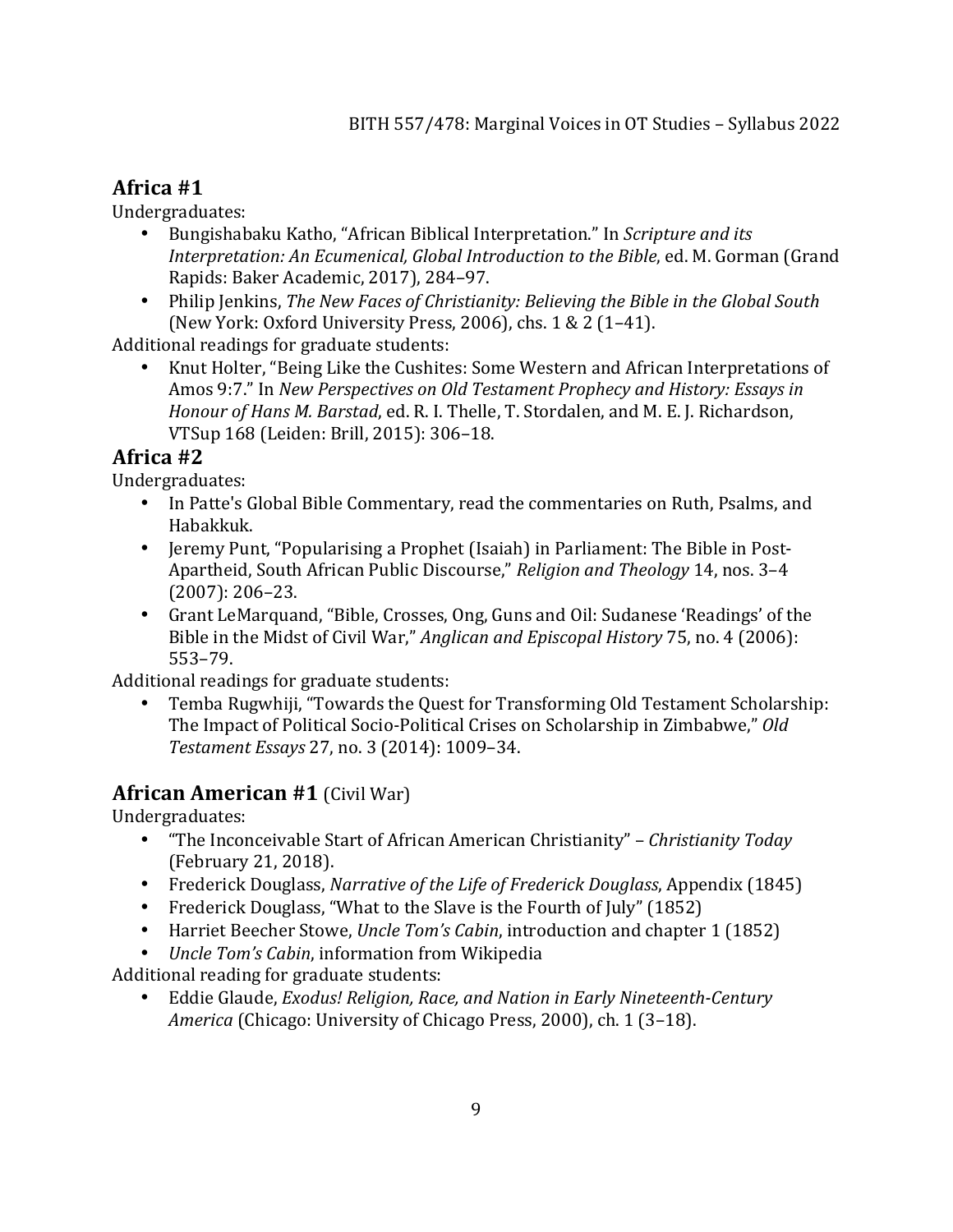## **African American #2**

Undergraduates:

- Albert J. Rabateau, "African-Americans, the Exodus, and the American Israel." In African American Christianity: Essays in History, ed. Paul E. Johnson (Berkeley, CA: University of California Press, 1994), ch. 1 (1-17).
- Esau McCaulley, *Reading While Black: African American Biblical Interpretation as an Exercise in Hope* (Downers Grove, IL: IVP Academic, 2020), ch. 1.

Additional reading for graduate students:

• Rhondda Robinson Thomas, *Claiming Exodus: A Cultural History of Afro-Atlantic Identity, 1774–1903* (Waco, TX: Baylor University Press, 2013), ch. 4 (83–111).

## **Asian & Asian American #1**

Undergraduates:

- Sun, "Recent Research on Asian and Asian American Hermeneutics Related to the Hebrew Bible," *CBR* 17, no. 3 (2019): 238-65.
- Hwang, "The Book of Jeremiah as Case Study in Asian Contextual Theology," Asia *Journal of Theology* 35, no. 1 (2021): 21-37.
- John M. Prior, "'Failed Migrants Return': A Transforming Word from the Book of Ruth." In *God's People on the Move: Biblical and Global Perspectives on Migration and Mission*, ed. vanThanh Nguyen and John M. Prior (Eugene, OR: Pickwick, 2014), ch. 19 (132–43).

Additional reading for graduate students:

- Bo Lim, "Theological Interpretation." In T&T Clark Handbook of Asian and Asian *American Biblical Hermeneutics*, ed. Seung Ai Yang and Uriah Y. Kim, T&T Clark Handbooks (New York: T&T Clark, 2017), 141-59.
- Lee, "The Authority of the Bible in the Multiscriptural Context of Korean Christianity." In *The Oxford Handbook of the Bible in Korea*, ed. Won W. Lee, Oxford Handbooks (New York: Oxford University Press, 2022), 41-52.

# **Asian & Asian American #2**

Undergraduates:

- Russell Jeung, "Evangelical and Mainline Teaching on Asian American Identity," *Semeia* 90/91 (2002): 211-36.
- Young Lee Hertig, "Subversive Banquets of Vashti and Esther." In *Mirrored Reflections: Reframing Biblical Characters, ed. Young Lee Hertig and Chloe Sun* (Eugene, OR: Wipf & Stock, 2010), 15-29.

Additional reading for graduate students:

Timothy Tseng, "Second-Generation Chinese Evangelical Use of the Bible in Identity Discourse in North America," *Semeia* 90/91 (2002): 251-67.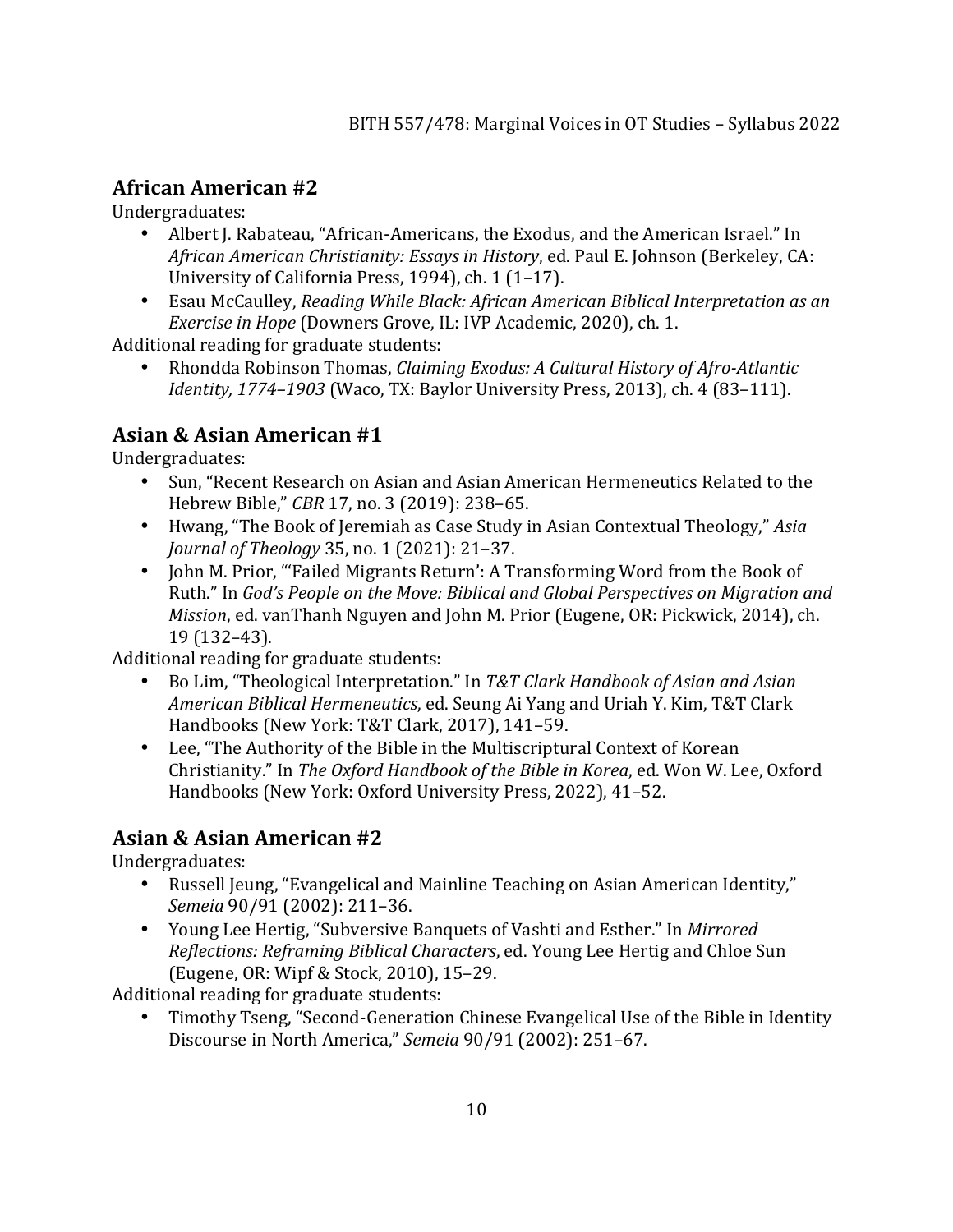## **Feminist** #1

Undergraduates:

- A. Ogden Bellis, "Introduction." In A. Ogden Bellis, *Helpmates, Harlots, and Heroes: Women's Stories in the Hebrew Bible*, 2nd. ed. (Louisville: Westminster John Knox, 2007), 3–34.
- Carol L. Meyers, "Reconsidering Ancient Israelite 'Patriarchy," AIS Perspectives (4/5/2022), 1–5. http://perspectives.ajsnet.org/patriarchy-issue/reconsideringancient-israelite-patriarchy/

Additional reading for graduate students:

• Carol L. Meyers, "Was Ancient Israel a Patriarchal Society?", *JBL* 133, no. 1 (2014): 8–27.

## **Feminist** #2

Undergraduates:

- A. W. Benckhuysen, *The Gospel According to Eve: A History of Women's Interpretation* (Downers Grove, IL: IVP Academic, 2019), 7-22, 200-29.
- Eunny Lee, "Women's Doings in Ruth: A Feminist Biblical Theology of Providence." In *After Exegesis: Feminist Biblical Theology*, ed. Patricia K. Tully and Jacqueline E. Lapsley (Waco, TX: Baylor University Press, 2015), ch. 3 (31–43).
- Heath Thomas, "Justice at the Crossroads: The Book of Lamentations and Feminist Discourse." In *Tamar's Tears: Evangelical Engagements with Feminist Old Testament Hermeneutics*, ed. Andrew Sloane (Eugene, OR: Pickwick, 2012), ch. 9 (246–73).
- J. Pokrifka, "Patriarchy, Biblical Authority, and the Grand Narrative of the Old Testament," in *Tamar's Tears*, ch. 10 (274-314).

Additional reading for graduate students:

• Jacqueline E. Lapsley on Judg. 19-21, "A Gentle Guide: Attending to the Narrator's Perspective in Judges 19–21." In Jacqueline E. Lapsley, *Whispering the Word: Hearing Women's Stories in the Old Testament* (Louisville: Westminster John Knox, 2005), 35–67.